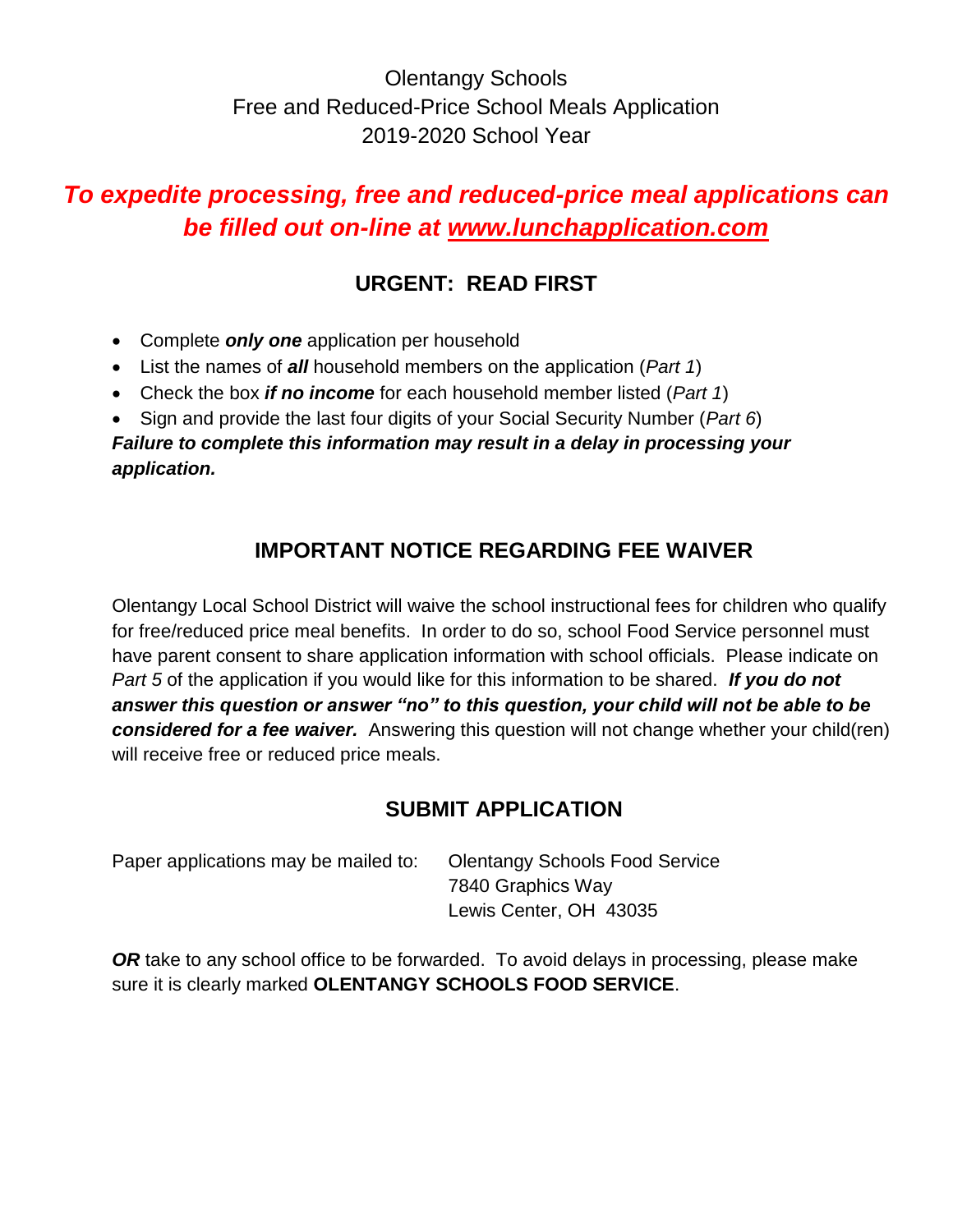### Olentangy Schools 2019-2020 Letter to Households Frequently Asked Questions About Free and Reduced-Price School Meals

Dear Parent/Guardian:

Children need healthy meals to learn. Olentangy Schools offers healthy meals each school day. Breakfast costs \$1.50; lunch costs \$2.50 at Elementary School, \$2.75 at Middle School and \$3.00/\$3.50 at High School. **Your children may qualify for free meals or for reduced-price meals.** Reduced price is \$.30 for breakfast and \$.40 for lunch. This packet includes an application for free or reduced-price meal benefits and a set of detailed instructions. Below are some common questions and answers to help you with the application process.

1. **Who can receive free or reduced-price meals?** All children in households receiving benefits from the Supplemental Nutrition Assistance Program (SNAP) or Ohio Works First (OWF); foster children that are under the legal responsibility of a foster care agency or court; children participating in their school's Head Start program; and children who meet the definition of homeless, runaway, or migrant are eligible for free meals. Also, your children may receive free or reduced-price meals if your household's income is within the limits on the federal income eligibility guidelines.

| FEDERAL ELIGIBILITY INCOME CHART FOR SCHOOL YEAR 2019-2020 |          |         |        |  |  |  |  |  |
|------------------------------------------------------------|----------|---------|--------|--|--|--|--|--|
| Household size                                             | Yearly   | Monthly | Weekly |  |  |  |  |  |
|                                                            | \$23,107 | \$1,926 | \$445  |  |  |  |  |  |
| $\overline{2}$                                             | 31,284   | 2,607   | 602    |  |  |  |  |  |
| 3                                                          | 39,461   | 3,289   | 759    |  |  |  |  |  |
| $\overline{4}$                                             | 47,638   | 3,970   | 917    |  |  |  |  |  |
| 5                                                          | 55,815   | 4,652   | 1,074  |  |  |  |  |  |
| $\overline{6}$                                             | 63,992   | 5,333   | 1,231  |  |  |  |  |  |
| 7                                                          | 72,169   | 6,015   | 1,388  |  |  |  |  |  |
| $\overline{8}$                                             | 80,346   | 6,696   | 1,546  |  |  |  |  |  |
| Each additional person:                                    | 8,177    | 682     | 158    |  |  |  |  |  |

- 2. **How do I know if my children qualify as homeless, migrant or runaway?** If members of your household lack a permanent address; are staying together in a shelter, hotel or other temporary housing arrangement; relocate on a seasonal basis or; children live with you who have chosen to leave their prior or family or household then the children may qualify as homeless, migrant or runaway. If you have not been told your children will receive free meals, please call or email Olentangy Schools Pupil Services Department at 740-657-4070 to see if they qualify.
- 3. **Do I need to fill out an application for each child?** No. Use one free and reduced-price school meal application for all students in your household. We cannot approve an application that is not complete. Please submit all required information. Return the completed application to Olentangy Schools Food Service, 7840 Graphics Way, Lewis Center, Ohio 43035, 740-657-4053.
- 4. **Should I complete an application if I received a letter this school year saying my children are approved already for free meals?** No, but please read the letter carefully and follow the instructions. If any children in your household were missing from the eligibility notification, contact Olentangy Schools Food Service, 7840 Graphics Way, Lewis Center, Ohio 43035, 740-657-4053 immediately.
- 5. **Can I apply online?** Yes. You are encouraged to complete an online application instead of a paper application if possible. The online application has the same requirements and will request the same information as the paper application. Visit [www.lunchapplication.com](http://www.lunchapplication.com/) to begin or to learn more about the online application process. Contact Olentangy Schools Food Service, 7840 Graphics Way, Lewis Center, Ohio 43035, 740-657-4053 with any questions about the online application.
- 6. **My child's application was approved last year. Do I need to complete another application?** Yes. Your child's application is valid for that school year and for the first few days of this school year. You are required to submit a new application unless the school notified you that your child is eligible for the new school year.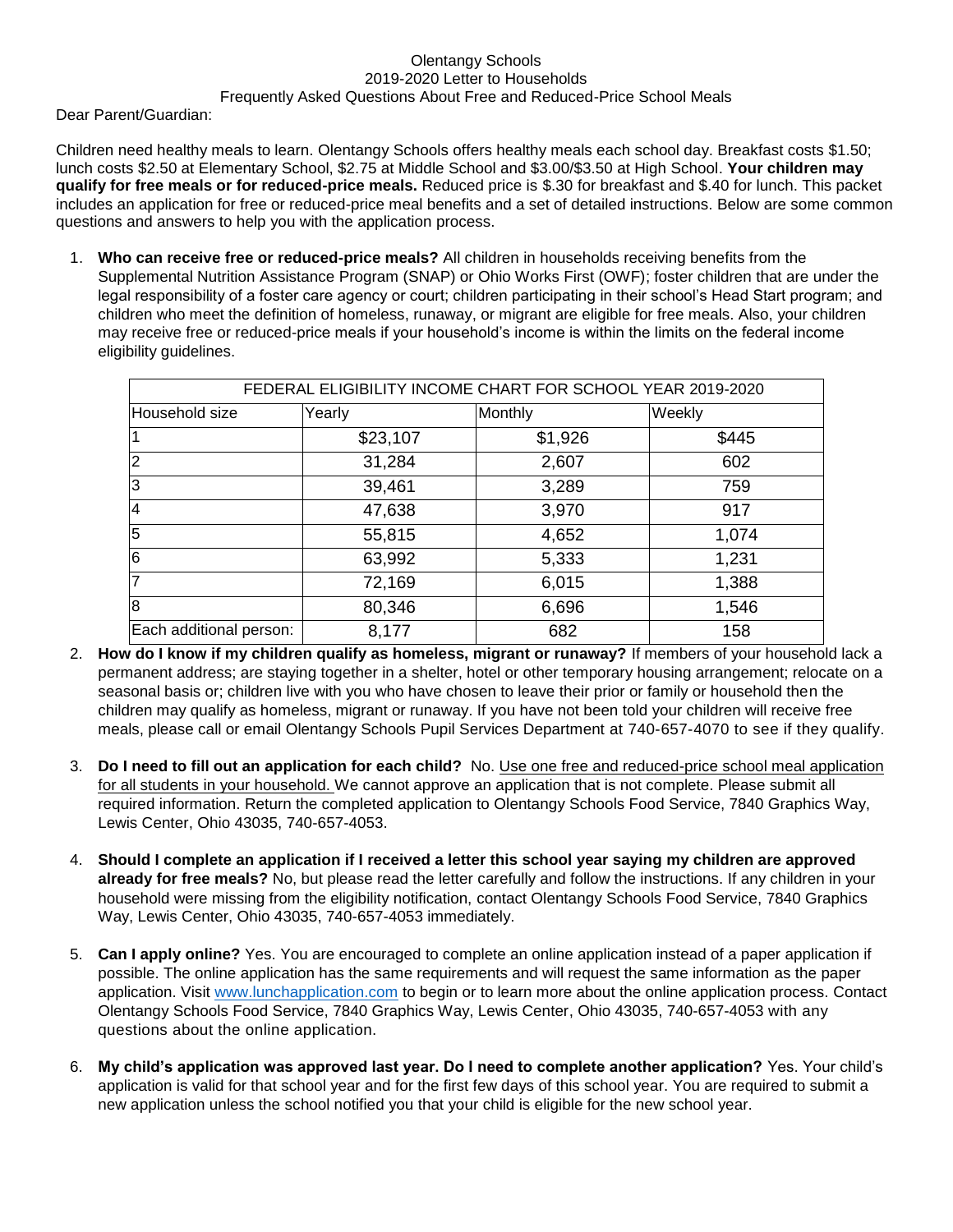- 7. **I receive WIC benefits. Can my child(ren) get free meals?** Children in households participating in WIC may be eligible for free or reduced-price meals. Please submit a completed application.
- 8. **Will the information I give be checked?** Yes, we may also ask you to send written proof.
- 9. **If I do not qualify now, may I apply later?** Yes. You may apply at any time during the school year. For example, children with a parent or guardian who becomes unemployed may become eligible for free and reduced-price meals if the household income drops below the income limit.
- 10. **What if I disagree with the school's decision about my application?** You should talk to school officials. You also may ask for a hearing by calling or writing to the following contact person: Bethany Lenko, Food Service Supervisor, 7840 Graphics Way, Lewis Center, Ohio 43035, 740-657-4052, [Bethany\\_lenko@olsd.us.](mailto:Bethany_lenko@olsd.us)
- 11. **May I apply if someone else in my household is not a U.S. citizen?** Yes. You or your child(ren) members do not have to be a U.S. citizen to qualify for free or reduced-price meals.
- 12. **What if my income is not always the same?** List the amount that you normally receive. For example, if you normally make \$1,000 each month, but you missed some work last month and only made \$900, submit the report with the routine amount of \$1,000 per month. If you normally get overtime, include it, but do not include it if you only work overtime sometimes. If you have lost a job or had your hours or wages reduced, use your current income.
- 13. **What if some household members have no income to report?** Household members may not receive some types of income that are asked for you to report on the application or may not receive income at all. When this happens, please write a 0 in the field. However, if any income fields are left empty or blank, those also will be counted as zeroes. Please be careful when leaving income fields blank.
- 14. **We are in the military. Do we report our income differently?** Your basic pay and cash bonuses must be reported as income. If you get any cash value allowances for off-base housing, food, or clothing, it also must be included as income. However, if your housing is part of the Military Housing Privatization Initiative, do not include your housing allowance as income. Any additional combat pay resulting from deployment is also excluded from income.
- 15. **What if there is not enough space on the application for my family?** List any additional household members on a separate piece of paper and attach it to your application. Contact Olentangy Schools Food Service, 7840 Graphics Way, Lewis Center, Ohio 43035, 740-657-4053 to receive a second application**.**
- 16. **Why am I being asked to give my consent for an instructional fee waiver?** Ohio public schools are required to waive the school instructional fees for children who quality for free meal benefits. School food service personnel must have parent consent to share the student meal application if your child(ren) quality for a fee waiver. If you agree to allow your child(ren)'s meal application to be shared with school officials to see if they qualify for a fee waiver then select **yes** in part 5. If you do not wish for that information to be shared, then select **no** in part 5. Answering no to this question will mean your child will not be considered for a fee waiver. Answering this question either way will not change your child(ren)'s free or reduced-price meal eligibility.
- 17. **My family needs more help. Are there other programs we might apply for?** To find out how to apply for Ohio SNAP or other assistance benefits, contact your local assistance office or call 877-852-0010.

If you have other questions or need help, call 740-657-4053 *Si necesita ayuda, por favor llame al teléfono:* 740-657-4053 *Si vous voudriez d'aide, contactez nous au numero:* 740-657-4053

Sincerely,

Olentangy Schools Food Service Department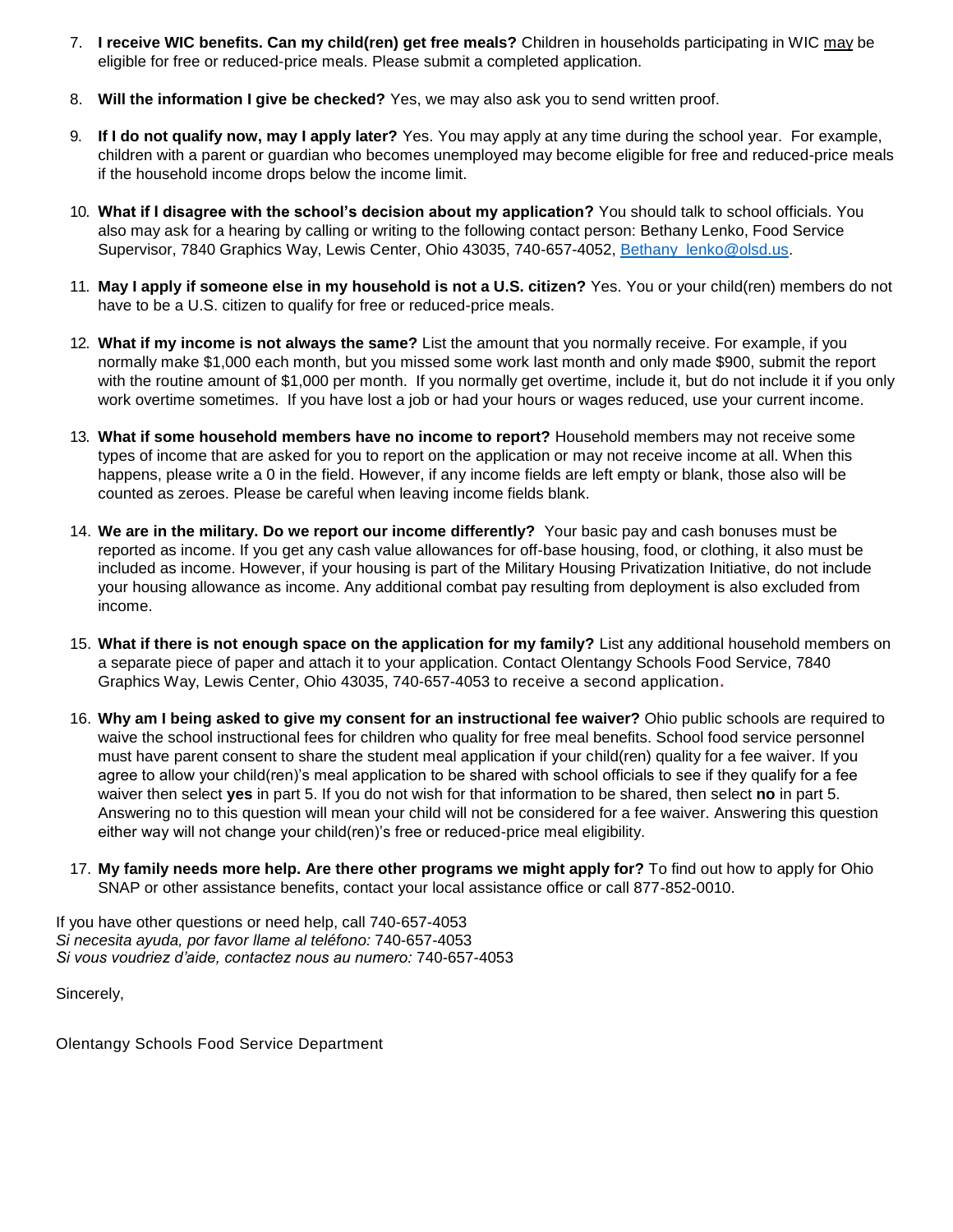# **INSTRUCTIONS FOR APPLYING**

## *A HOUSEHOLD MEMBER IS ANY CHILD OR ADULT LIVING WITH YOU*

### **IF YOUR HOUSEHOLD RECEIVES BENEFITS FROM THE SUPPLEMENTAL NUTRITION ASSISTANCE PROGRAM (SNAP) OR OHIO WORKS FIRST (OWF), FOLLOW THESE INSTRUCTIONS:**

**Part 1:** List all household members and the school name and school grade level for each child.

**Part 2:** List the 7 or 10-digit case number for any household member (including adults) receiving SNAP or OWF benefits.

**Part 3:** Skip this part.

**Part 4:** Skip this part.

**Part 5:** Answer yes or no and sign your name if you would like the application to be checked by school officials to determine if the child(ren) qualifies for a school instructional fee waiver.

**Part 6:** Sign the form. The last four digits of a Social Security Number are **not** necessary.

Part 7: We are required to ask for information about your children's race and ethnicity. This information is important and helps to make sure we are fully serving our community. Responding to this section is optional and does not affect your children's eligibility for free or reduced price meals.

### **IF NO ONE IN YOUR HOUSEHOLD GETS SNAP OR OWF BENEFITS AND IF ANY CHILD IN YOUR HOUSEHOLD IS HOMELESS, A MIGRANT OR RUNAWAY, FOLLOW THESE INSTRUCTIONS:**

**Part 1:** List all household members and the school name and school grade level for each child.

**Part 2:** Skip this part.

- **Part 3:** If any child you are applying for is homeless, migrant, or a runaway, check the appropriate box and call Olentangy Schools Pupil Services Deptartment, 740-657-4070
- Part 4: Complete only if a child in your household isn't eligible under Part 3. See Instruction for all other households.
- **Part 5:** Answer yes or no and sign your name if you would like the application to be checked by school officials to determine if the child(ren) qualifies for a school instructional fee waiver.

**Part 6:** Sign the form. The last four digits of a Social Security Number are **not** necessary if you didn't need to fill in part 4. Part 7: We are required to ask for information about your children's race and ethnicity. This information is important and helps to make sure we are fully serving our community. Responding to this section is optional and does not affect your children's eligibility for free or reduced price meals.

### **IF YOU ARE APPLYING FOR A FOSTER CHILD, FOLLOW THESE INSTRUCTIONS:**

### **If all children in the household are foster children:**

Part 1: List all foster children and the school name and school grade level for each child. Check the box indicating the child is a foster child.

**Part 2:** Skip this part.

**Part 3:** Skip this part.

**Part 4:** Skip this part.

**Part 5:** Answer yes or no and sign your name if you would like the application to be checked by school officials to determine if the child(ren) qualifies for a school instructional fee waiver.

**Part 6:** Sign the form. The last four digits of a Social Security Number are **not** necessary.

Part 7: We are required to ask for information about your children's race and ethnicity. This information is important and helps to make sure we are fully serving our community. Responding to this section is optional and does not affect your children's eligibility for free or reduced price meals.

### **If some of the children in the household are foster children:**

**Part 1:** List all household members and the school name and school grade level for each child. For any person, including children, with no income, you must check the "No Income" box. Check the box if the child is a foster child.

**Part 2:** If the household does not have a 7 or 10-digit SNAP or OWF case number, skip this part.

**Part 3:** If any child you are applying for is homeless, migrant, or a runaway check the appropriate box and call Olentangy Schools Pupil Services Department, 740-657-4070. If not, skip this part.

**Part 4:** Follow these instructions to report total household income from this month or last month.

- **Box 1–Name:** List all household members with income.
- **Box 2** –**Gross Income and How Often It Was Received:** For each household member, list each type of income received for the month. Check the appropriate box to note how often the person receives the income—weekly, every other week, twice a month, or monthly. For earnings, list the gross income**, -** not the take-home pay. Gross income is the amount earned *before* taxes and other deductions and can be found on pay stubs. For other income, list the amount and check the box to note how often each person received assistance from welfare, child support, alimony, pensions, retirement, Social Security, Supplemental Security Income (SSI), Veteran's benefits (VA benefits), and disability benefits. Under *All Other Income*, list Worker's Compensation, unemployment or strike benefits, regular contributions from people who do not live in your household, and any other income. Do not include income from SNAP, FDPIR, WIC, Federal education benefits and foster payments received by the family from the placing agency. For ONLY the self-employed, report income after expenses under *Earnings from Work*. This is for your business, farm, or rental property. If you are in the Military Privatized Housing Initiative or get combat pay, do not include these allowances as income.

Part 5: Answer yes or no and sign your name if you would like the application to be checked by school officials to determine if the child(ren) qualifies for a school instructional fee waiver.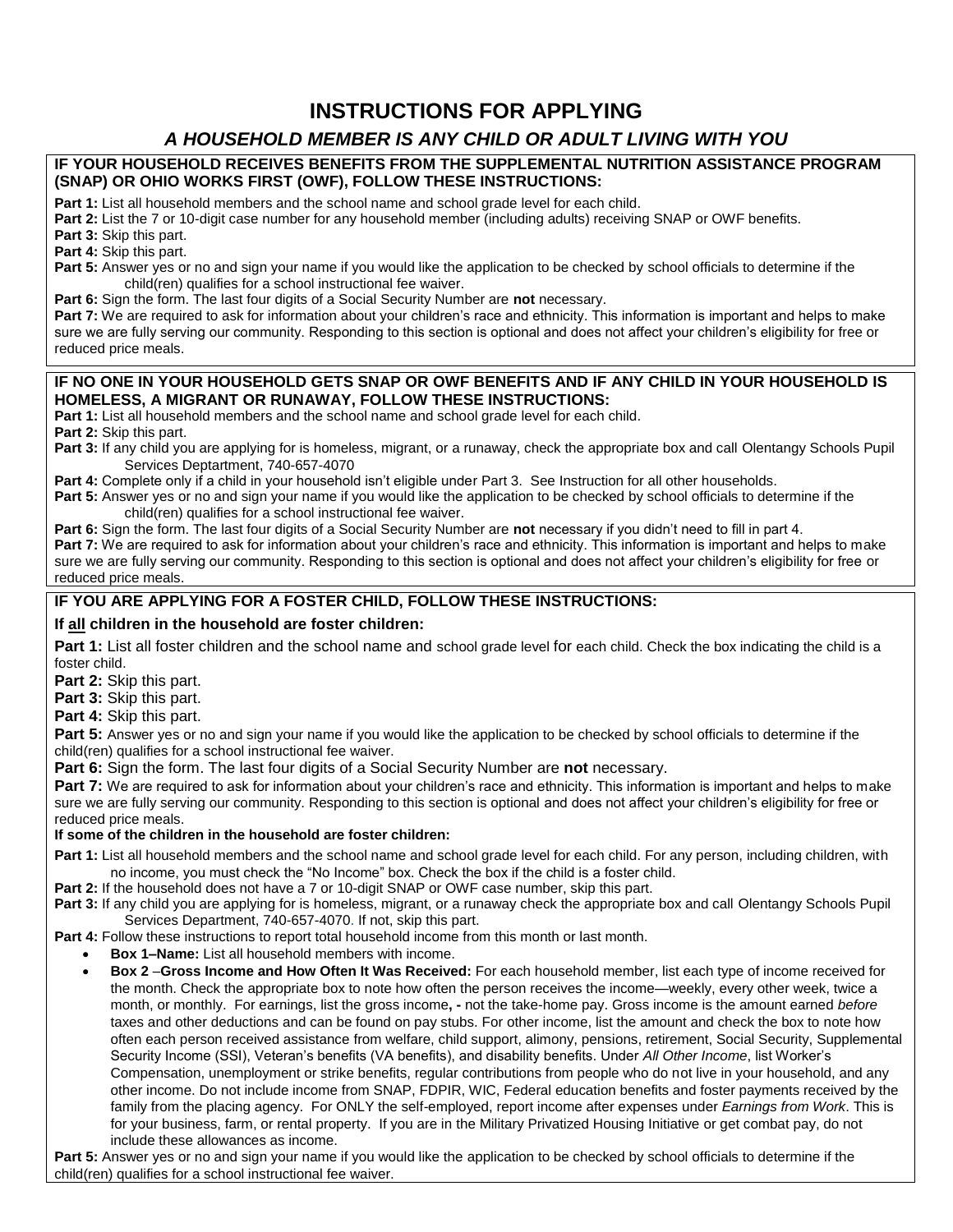Part 6: Adult household member must sign the form and list the last four digits of their Social Security Number (or mark the box if he or she doesn't have one).

**Part 7:** We are required to ask for information about your children's race and ethnicity. This information is important and helps to make sure we are fully serving our community. Responding to this section is optional and does not affect your children's eligibility for free or reduced price meals.

### **ALL OTHER HOUSEHOLDS, INCLUDING WIC HOUSEHOLDS, FOLLOW THESE INSTRUCTIONS:**

- **Part 1:** List all household members and the school name and school grade level for each child. For any person, including children, with no income, you must check the "No Income Box".
- **Part 2:** If the household does not have a 7 or 10-digit SNAP or OWF case number, skip this part.
- **Part 3:** If any child you are applying for is homeless, migrant, or a runaway check the appropriate box and call Olentangy Schools Pupil Services Department, 740-657-4070. If not, skip this part.
- Part 4: Follow these instructions to report total household income from this month or last month.
	- **Box 1–Name:** List all household members with income.
		- **Box 2** –**Gross Income and How Often It Was Received:** For each household member, list each type of income received for the month. Check the box to note how often the person receives the income—weekly, every other week, twice a month, or monthly. For earnings, be sure to list the gross income**,** not take-home pay. Gross income is the amount earned *before* taxes and other deductions and can be found on your pay stub. For other income, list the amount and check the box to note how often each person received assistance from welfare, child support, alimony, pensions, retirement, Social Security, Supplemental Security Income (SSI), Veteran's benefits (VA benefits), and disability benefits. Under *All Other Income*, list Worker's Compensation, unemployment or strike benefits, regular contributions from people who do not live in your household, and any other income. Do not include income from SNAP, FDPIR, WIC, Federal education benefits and foster payments received by the family from the placing agency. For ONLY the self-employed, report income after expenses under *Earnings from Work*. This is for your business, farm, or rental property. If you are in the Military Privatized Housing Initiative or get combat pay, do not include these allowances as income.
- **Part 5:** Answer yes or no and sign your name if you would like the application to be checked by school officials to determine if the child(ren) qualifies for a school instructional fee waiver.
- **Part 6:** An adult household member must sign the form and list the last four digits of his or her Social Security Number (or mark the box if he or she doesn't have one).

**Part 7:** We are required to ask for information about your children's race and ethnicity. This information is important and helps to make sure we are fully serving our community. Responding to this section is optional and does not affect your children's eligibility for free or reduced price meals.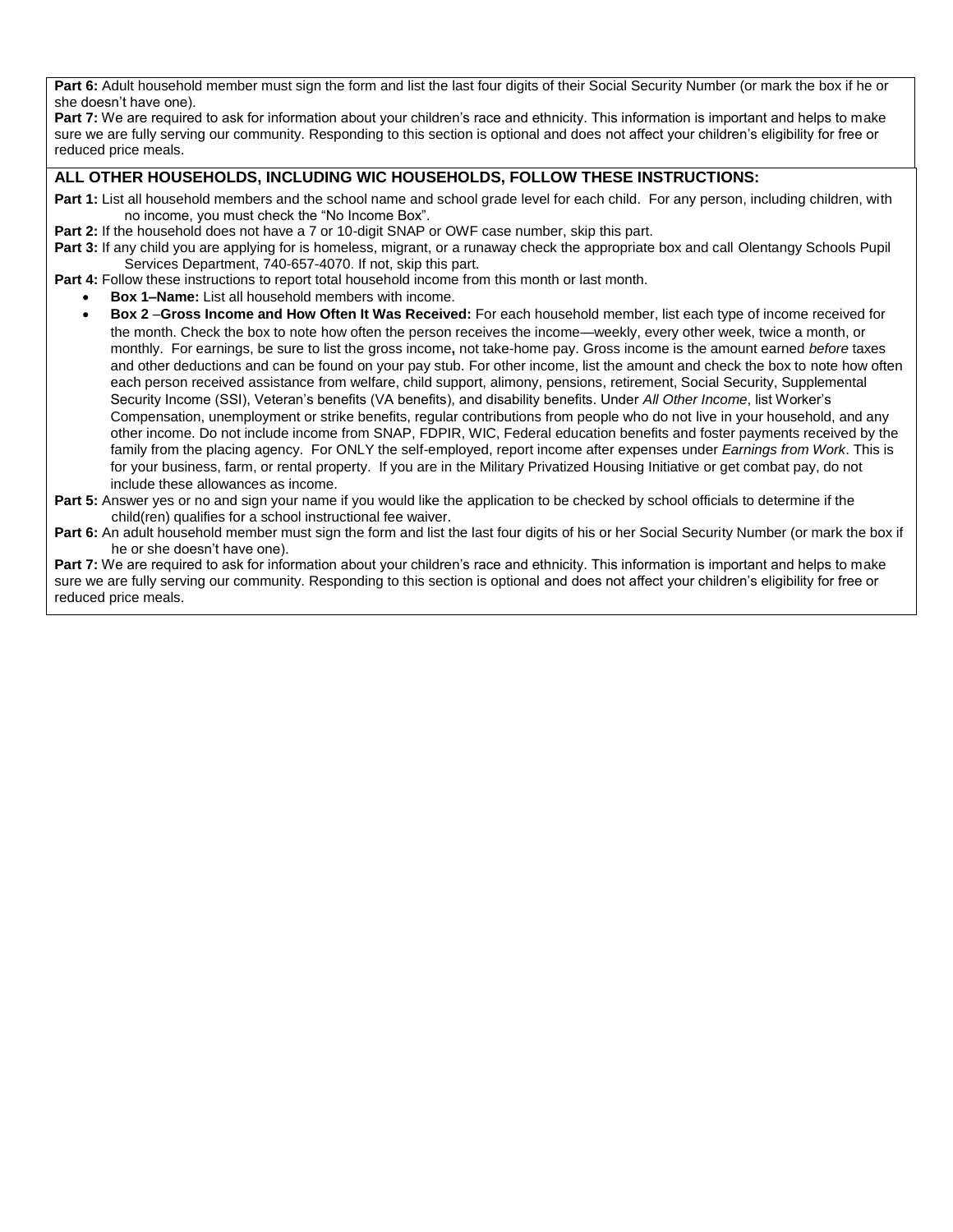### **2019-2020 FREE AND REDUCED-PRICE SCHOOL MEALS APPLICATION**

┑

| <b>Part 1. ALL HOUSEHOLD MEMBERS</b>                                                                                                                                                                                                                                                                                                                                                                                                                                                                                                                                                                                                                                                                                                                               |                                                                                                                 |             |               |               |         |                                                                                                                                                                         |        |               |                      |         |                                                                        |        |                  |               |         |                                                                                                     |        |
|--------------------------------------------------------------------------------------------------------------------------------------------------------------------------------------------------------------------------------------------------------------------------------------------------------------------------------------------------------------------------------------------------------------------------------------------------------------------------------------------------------------------------------------------------------------------------------------------------------------------------------------------------------------------------------------------------------------------------------------------------------------------|-----------------------------------------------------------------------------------------------------------------|-------------|---------------|---------------|---------|-------------------------------------------------------------------------------------------------------------------------------------------------------------------------|--------|---------------|----------------------|---------|------------------------------------------------------------------------|--------|------------------|---------------|---------|-----------------------------------------------------------------------------------------------------|--------|
| Names of all household members<br>(First, Middle Initial, Last)                                                                                                                                                                                                                                                                                                                                                                                                                                                                                                                                                                                                                                                                                                    | Name of school and grade level for each<br>child/or indicate "NA" if child is not in school.<br>School<br>Grade |             |               |               |         | Check if a foster child (legal responsibility of<br>welfare agency or court)<br>*If all children listed below are foster children,<br>skip to Part 5 to sign this form. |        |               |                      |         | Check if<br>No<br>Income                                               |        |                  |               |         |                                                                                                     |        |
|                                                                                                                                                                                                                                                                                                                                                                                                                                                                                                                                                                                                                                                                                                                                                                    |                                                                                                                 |             |               |               |         |                                                                                                                                                                         |        |               |                      |         |                                                                        |        |                  |               |         |                                                                                                     |        |
|                                                                                                                                                                                                                                                                                                                                                                                                                                                                                                                                                                                                                                                                                                                                                                    |                                                                                                                 |             |               |               |         |                                                                                                                                                                         |        |               |                      |         |                                                                        |        |                  |               |         |                                                                                                     | $\Box$ |
|                                                                                                                                                                                                                                                                                                                                                                                                                                                                                                                                                                                                                                                                                                                                                                    |                                                                                                                 |             |               |               |         |                                                                                                                                                                         |        |               |                      |         |                                                                        |        |                  |               |         |                                                                                                     | $\Box$ |
|                                                                                                                                                                                                                                                                                                                                                                                                                                                                                                                                                                                                                                                                                                                                                                    |                                                                                                                 |             |               |               |         |                                                                                                                                                                         |        |               |                      |         |                                                                        |        |                  |               |         |                                                                                                     | $\Box$ |
|                                                                                                                                                                                                                                                                                                                                                                                                                                                                                                                                                                                                                                                                                                                                                                    |                                                                                                                 |             |               |               |         |                                                                                                                                                                         |        |               |                      |         |                                                                        |        |                  |               |         |                                                                                                     | $\Box$ |
|                                                                                                                                                                                                                                                                                                                                                                                                                                                                                                                                                                                                                                                                                                                                                                    |                                                                                                                 |             |               |               |         |                                                                                                                                                                         |        |               |                      |         |                                                                        |        |                  |               |         |                                                                                                     | $\Box$ |
| □<br>Part 2. BENEFITS: If any member of your household receives Supplemental Nutrition Assistance Program (SNAP) or Ohio Works First (OWF)<br>benefits, provide the name and 7 or 10-digit case number for the person who receives benefits and skip to Part 5. If no one receives these<br>benefits, skip to Part 3.                                                                                                                                                                                                                                                                                                                                                                                                                                              |                                                                                                                 |             |               |               |         |                                                                                                                                                                         |        |               |                      |         |                                                                        |        |                  |               |         |                                                                                                     |        |
| Part 3. If any child you are applying for is homeless, migrant, or a runaway check the appropriate box and call Olentangy Schools Pupil<br>Services, 740-657-4070<br>Homeless <sub>D</sub> Migrant <sub>D</sub> Runaway D                                                                                                                                                                                                                                                                                                                                                                                                                                                                                                                                          |                                                                                                                 |             |               |               |         |                                                                                                                                                                         |        |               |                      |         |                                                                        |        |                  |               |         |                                                                                                     |        |
| Part 4. TOTAL HOUSEHOLD GROSS INCOME (before deductions). List all income on the same line as the person who receives it. Check the<br>box for how often it is received. Record each income only once.                                                                                                                                                                                                                                                                                                                                                                                                                                                                                                                                                             |                                                                                                                 |             |               |               |         |                                                                                                                                                                         |        |               |                      |         |                                                                        |        |                  |               |         |                                                                                                     |        |
|                                                                                                                                                                                                                                                                                                                                                                                                                                                                                                                                                                                                                                                                                                                                                                    |                                                                                                                 |             |               |               |         | 2. GROSS INCOME AND HOW OFTEN IT WAS RECEIVED                                                                                                                           |        |               |                      |         |                                                                        |        |                  |               |         |                                                                                                     |        |
| 1. NAME<br>(List all household members with income)                                                                                                                                                                                                                                                                                                                                                                                                                                                                                                                                                                                                                                                                                                                | Earnings<br>from work<br>before<br>deductions                                                                   | Weekly      | Every 2 Weeks | Twice Monthly | Monthly | Welfare,<br>child<br>support,<br>alimony                                                                                                                                | Weekly | Every 2 Weeks | <b>Twice Monthly</b> | Monthly | Pensions,<br>retirement,<br>Social<br>Security,<br>SSI, VA<br>benefits | Weekly | 2 Weeks<br>Every | Twice Monthly | Monthly | All Other Income<br>(indicate frequency,<br>such as "weekly"<br>"monthly" "quarterly"<br>"annually" |        |
| (Example) Jane Smith                                                                                                                                                                                                                                                                                                                                                                                                                                                                                                                                                                                                                                                                                                                                               | \$200                                                                                                           | $\boxtimes$ |               |               |         | \$150                                                                                                                                                                   |        | $\boxtimes$   |                      |         | \$0                                                                    |        |                  |               |         | \$50.00/guarterly                                                                                   |        |
|                                                                                                                                                                                                                                                                                                                                                                                                                                                                                                                                                                                                                                                                                                                                                                    | \$                                                                                                              |             |               |               |         | \$                                                                                                                                                                      |        |               |                      |         | 11 \$                                                                  |        |                  |               |         | $\mathcal{L}_{\mathcal{L}}$                                                                         |        |
|                                                                                                                                                                                                                                                                                                                                                                                                                                                                                                                                                                                                                                                                                                                                                                    | \$                                                                                                              |             |               |               |         | \$                                                                                                                                                                      |        |               |                      |         | $\boldsymbol{\theta}$                                                  |        |                  |               |         | \$                                                                                                  |        |
|                                                                                                                                                                                                                                                                                                                                                                                                                                                                                                                                                                                                                                                                                                                                                                    | \$                                                                                                              |             |               |               |         | \$                                                                                                                                                                      |        |               |                      |         | \$                                                                     |        |                  |               |         | \$                                                                                                  |        |
|                                                                                                                                                                                                                                                                                                                                                                                                                                                                                                                                                                                                                                                                                                                                                                    | \$                                                                                                              |             |               |               |         | \$                                                                                                                                                                      |        |               |                      |         | \$                                                                     |        |                  |               |         | \$                                                                                                  |        |
|                                                                                                                                                                                                                                                                                                                                                                                                                                                                                                                                                                                                                                                                                                                                                                    | \$                                                                                                              |             |               |               |         | \$                                                                                                                                                                      |        |               |                      |         | \$                                                                     |        |                  |               |         | \$                                                                                                  |        |
| Part 5. SCHOOL INSTRUCTIONAL FEE WAIVER ADULT CONSENT: Your child(ren) may qualify for a waiver of their school instructional fees.<br>Your permission is required to share your meal application information with school officials to determine if your child(ren) qualifies for a fee waiver.<br>Answering this question will not change whether your children will receive free or reduced-price meals.<br>Please check a box: □Yes I agree to have my meal application used to determine if my child(ren) qualifies for a fee waiver.<br>$\Box$ No, I do not agree to have my meal application used to determine if my child(ren) qualifies for a fee waiver.                                                                                                  |                                                                                                                 |             |               |               |         |                                                                                                                                                                         |        |               |                      |         |                                                                        |        |                  |               |         |                                                                                                     |        |
| Part 6. SIGNATURE AND LAST FOUR DIGITS OF SOCIAL SECURITY NUMBER (ADULT MUST SIGN)                                                                                                                                                                                                                                                                                                                                                                                                                                                                                                                                                                                                                                                                                 |                                                                                                                 |             |               |               |         |                                                                                                                                                                         |        |               |                      |         |                                                                        |        |                  |               |         |                                                                                                     |        |
| An adult household member must sign the application. If Part 4 is completed, the adult signing the form must also list the last four digits of<br>his or her Social Security Number or mark the "I do not have a Social Security Number" box. (See Privacy Act Statement on the back of this page.)<br>I certify (promise) that all information on this application is true and that all income is reported. I understand that the school will get Federal funds<br>based on the information I give. I understand that school officials may verify (check) the information. I understand that deliberate misrepresentation<br>of the information may cause my children to lose meal benefits and I may be subject to prosecution under State and Federal statutes. |                                                                                                                 |             |               |               |         |                                                                                                                                                                         |        |               |                      |         |                                                                        |        |                  |               |         |                                                                                                     |        |
|                                                                                                                                                                                                                                                                                                                                                                                                                                                                                                                                                                                                                                                                                                                                                                    |                                                                                                                 |             |               |               |         |                                                                                                                                                                         |        |               |                      |         |                                                                        |        |                  |               |         |                                                                                                     |        |
| <u> 1989 - Johann John Stoff, deutscher Stoffen und der Stoffen und der Stoffen und der Stoffen und der Stoffen</u><br>Address:                                                                                                                                                                                                                                                                                                                                                                                                                                                                                                                                                                                                                                    |                                                                                                                 |             |               |               |         |                                                                                                                                                                         |        |               |                      |         |                                                                        |        |                  |               |         |                                                                                                     |        |
| Last four digits of your Social Security Number: $\Box \Box \Box \Box$ $\Box$ I do not have a Social Security Number                                                                                                                                                                                                                                                                                                                                                                                                                                                                                                                                                                                                                                               |                                                                                                                 |             |               |               |         |                                                                                                                                                                         |        |               |                      |         |                                                                        |        |                  |               |         |                                                                                                     |        |
| Part 7. Children's ethnic and racial identities: We are required to ask for information about your children's race and ethnicity. This information is<br>important and helps to make sure we are fully serving our community. Responding to this section is optional and does not affect your children's<br>eligibility for free or reduced price meals.                                                                                                                                                                                                                                                                                                                                                                                                           |                                                                                                                 |             |               |               |         |                                                                                                                                                                         |        |               |                      |         |                                                                        |        |                  |               |         |                                                                                                     |        |
| Choose one ethnicity:                                                                                                                                                                                                                                                                                                                                                                                                                                                                                                                                                                                                                                                                                                                                              |                                                                                                                 |             |               |               |         | Choose one or more (regardless of ethnicity):                                                                                                                           |        |               |                      |         |                                                                        |        |                  |               |         |                                                                                                     |        |
| $\Box$ Hispanic/Latino<br>□ Not Hispanic/Latino                                                                                                                                                                                                                                                                                                                                                                                                                                                                                                                                                                                                                                                                                                                    | ∐ Asian<br>$\Box$ White                                                                                         |             |               |               |         | ∐American Indian or Alaska Native                                                                                                                                       |        |               |                      |         | □ Native Hawaiian or other Pacific Islander                            |        |                  |               |         | □ Black or African American                                                                         |        |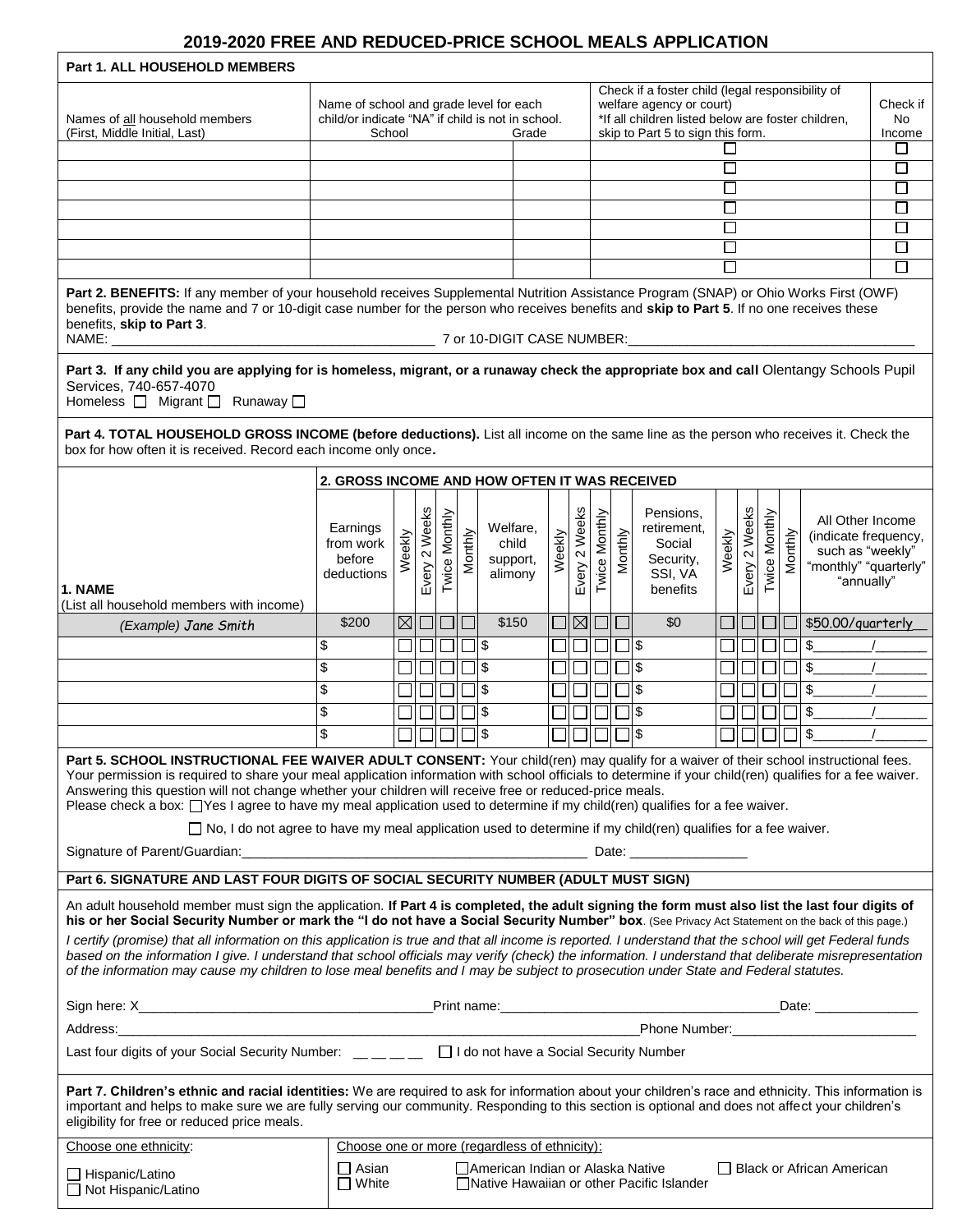| Do not complete this section. Intended for school use only.                                                                                                                                                                                                                                                                                                                                                                                                     |                                                                                                                               |  |                                                           |                                                                                                                                                                                                                                |  |  |  |
|-----------------------------------------------------------------------------------------------------------------------------------------------------------------------------------------------------------------------------------------------------------------------------------------------------------------------------------------------------------------------------------------------------------------------------------------------------------------|-------------------------------------------------------------------------------------------------------------------------------|--|-----------------------------------------------------------|--------------------------------------------------------------------------------------------------------------------------------------------------------------------------------------------------------------------------------|--|--|--|
| Annual Income Conversion: Weekly x 52, Every 2 Weeks x 26, Twice A Month x 24, Monthly x 12                                                                                                                                                                                                                                                                                                                                                                     |                                                                                                                               |  |                                                           |                                                                                                                                                                                                                                |  |  |  |
| Household size: ________                                                                                                                                                                                                                                                                                                                                                                                                                                        |                                                                                                                               |  |                                                           |                                                                                                                                                                                                                                |  |  |  |
|                                                                                                                                                                                                                                                                                                                                                                                                                                                                 | Categorical Eligibility: ____ Date Withdrawn: _________ Eligibility: Free___ Reduced___ Denied___ Reason: ___________________ |  |                                                           |                                                                                                                                                                                                                                |  |  |  |
| Determining/Approval Official's Signature: North and the state of the state of the state of the state of the state of the state of the state of the state of the state of the state of the state of the state of the state of<br>Date: the contract of the contract of the contract of the contract of the contract of the contract of the contract of the contract of the contract of the contract of the contract of the contract of the contract of the cont |                                                                                                                               |  |                                                           |                                                                                                                                                                                                                                |  |  |  |
|                                                                                                                                                                                                                                                                                                                                                                                                                                                                 | Confirming Official's Signature: <b>Example 2018</b>                                                                          |  |                                                           |                                                                                                                                                                                                                                |  |  |  |
|                                                                                                                                                                                                                                                                                                                                                                                                                                                                 |                                                                                                                               |  |                                                           | Date: the contract of the contract of the contract of the contract of the contract of the contract of the contract of the contract of the contract of the contract of the contract of the contract of the contract of the cont |  |  |  |
|                                                                                                                                                                                                                                                                                                                                                                                                                                                                 | If selected for Verification, Date Verification Notice Sent:                                                                  |  | Response Date: 2 <sup>nd</sup> Notice Sent: Results Sent: |                                                                                                                                                                                                                                |  |  |  |
|                                                                                                                                                                                                                                                                                                                                                                                                                                                                 | Verification Result: No Change Free to Reduced Price Free to Paid Reduced Price to Free Reduced Price to Paid                 |  |                                                           |                                                                                                                                                                                                                                |  |  |  |

| Your children may qualify for                                                                             |                                         |          |         |        |  |  |  |  |
|-----------------------------------------------------------------------------------------------------------|-----------------------------------------|----------|---------|--------|--|--|--|--|
| free or reduced-price meals if<br>your household income falls at<br>or below the limits on this<br>chart. | INCOME ELIGIBILITY GUIDELINES 2019-2020 |          |         |        |  |  |  |  |
|                                                                                                           | Household size                          | Yearly   | Monthly | Weekly |  |  |  |  |
|                                                                                                           |                                         | \$23,107 | \$1,926 | \$445  |  |  |  |  |
|                                                                                                           |                                         | 31,284   | 2,607   | 602    |  |  |  |  |
|                                                                                                           |                                         | 39,461   | 3,289   | 759    |  |  |  |  |
|                                                                                                           |                                         | 47,638   | 3,970   | 917    |  |  |  |  |
|                                                                                                           | 5                                       | 55,815   | 4,652   | 1,074  |  |  |  |  |
|                                                                                                           |                                         | 63,992   | 5,333   | 1,231  |  |  |  |  |

7 72,169 6,015 1,388 8 80,346 6,696 1,546

8,177 682 158

Privacy Act Statement: This explains how we will use the information you give us.

The Richard B. Russell National School Lunch Act requires the information on this application. You are not required to provide information, but if information is not provided, the state agency cannot approve your child for free or reduced-price meals. You must include the last four digits of the social security number of the adult household member who signs the application. The last four digits of the social security number is not required when you apply on behalf of a foster child or you list a Supplemental Nutrition Assistance Program (SNAP), Ohio Works First (OWF) case number or other identifier for your child or when you indicate that the adult household member signing the application does not have a social security number. We will use your information to determine if your child is eligible for free or reduced-price meals, and for administration and enforcement of the lunch and breakfast programs. We may share your eligibility information with education, health, and nutrition programs to help them evaluate, fund, or determine benefits for their programs, auditors for program reviews, and law enforcement officials to help them look into violations of program rules.

Each additional

In accordance with Federal civil rights law and U.S. Department of Agriculture (USDA) civil rights regulations and policies, the USDA, its Agencies, offices, and employees, and institutions participating in or administering USDA programs are prohibited from discriminating based on race, color, national origin, sex, disability, age, or reprisal or retaliation for prior civil rights activity in any program or activity conducted or funded by USDA.

Persons with disabilities who require alternative means of communication for program information (e.g. Braille, large print, audiotape, American Sign Language, etc.), should contact the Agency (State or local) where they applied for benefits. Individuals who are deaf, hard of hearing or have speech disabilities may contact USDA through the Federal Relay Service at (800) 877-8339. Additionally, program information may be made available in languages other than English.

To file a program complaint of discrimination, complete the [USDA Program Discrimination Complaint](http://www.ocio.usda.gov/sites/default/files/docs/2012/Complain_combined_6_8_12.pdf)  [Form,](http://www.ocio.usda.gov/sites/default/files/docs/2012/Complain_combined_6_8_12.pdf) (AD-3027) found online at: [How to File a Complaint,](http://www.ascr.usda.gov/complaint_filing_cust.html) and at any USDA office, or write a letter addressed to USDA and provide in the letter all of the information requested in the form. To request a copy of the complaint form, call (866) 632-9992. Submit your completed form or letter to USDA by:

- (1) mail: U.S. Department of Agriculture Office of the Assistant Secretary for Civil Rights 1400 Independence Avenue, SW Washington, D.C. 20250-9410;
- (2) fax: (202) 690-7442; or
- (3) email: [program.intake@usda.gov.](http://sharepoint/daqs/csseo/ocn/Communications/Internal%20Review/CRRS%20SNP%20Download%20Forms/program.intake@usda.gov)

This institution is an equal opportunity provider.